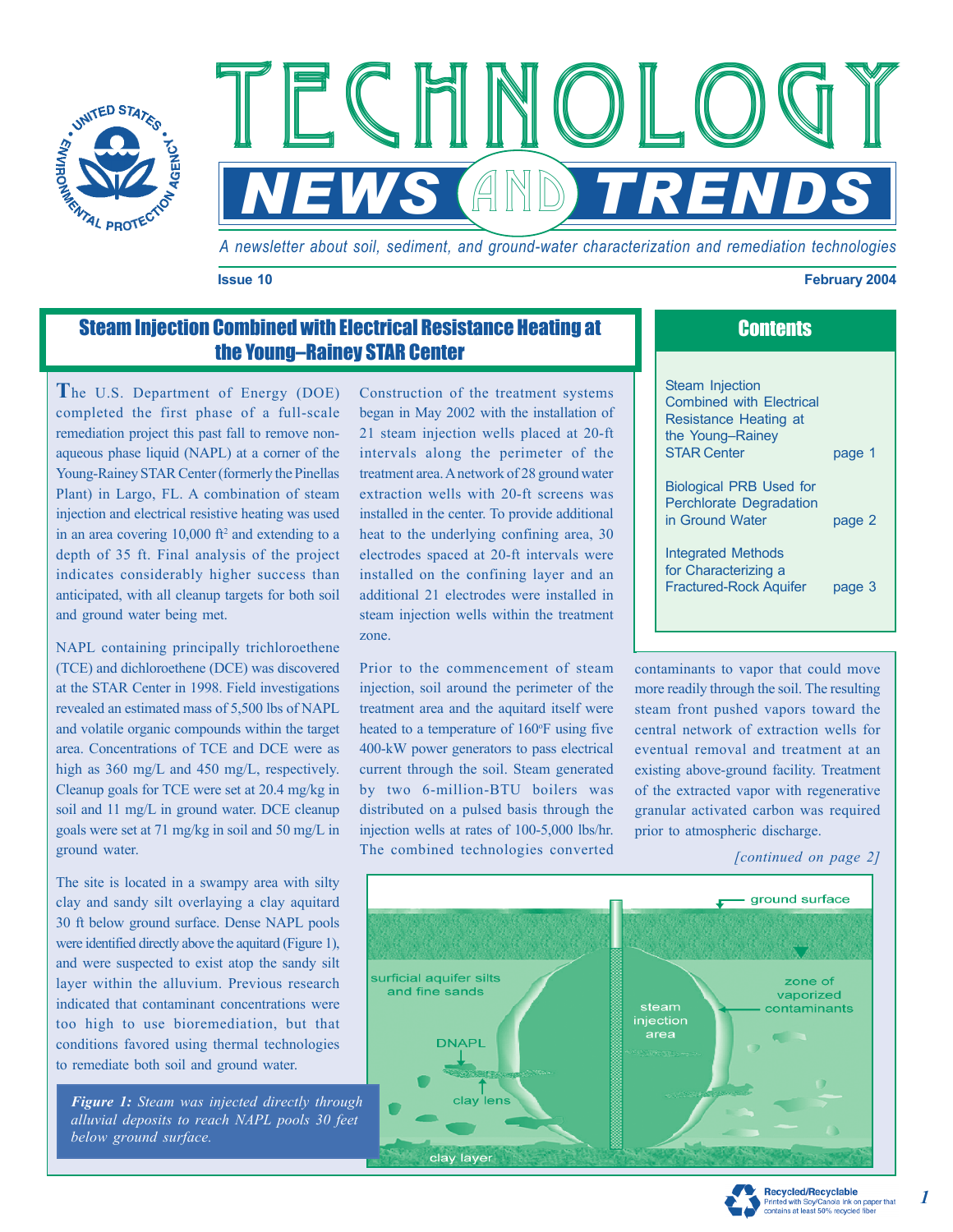#### *[continued from page 1]*

After four and a half months of operation, preliminary sampling indicated that the target cleanup levels for both soil and ground water had been met. The systems were shut down at that point and allowed to cool for six months. Confirmatory sample analysis conducted six months after operations had stopped showed that TCE and DCE concentrations decreased approximately 99% in ground water and soil. Only 4 of more

than 400 samples revealed contaminant concentrations exceeding their maximum contaminant levels. Sample analysis also showed that thermal treatment had not increased movement of NAPL to outlying areas.

The total project cost (including design, construction, operations, demobilization, and preparation of the final report) was approximately \$3.8 million. DOE's complete project report, *Northeast Site Area A Final*  *Report*, is available at http://www.gjo.doe.gov. Due to the success of the first phase of NAPL removal, DOE now is planning to apply the combined technologies at a 1-acre area nearby. Construction of the second thermal system is expected to begin in July 2004, with operations scheduled to begin in July 2005.

*Contributed by David Ingle, DOE Office of Legacy Management/LM-50 (727-541- 8943 or David.Ingle@gjo.doe.gov)* 

### Biological PRB Used for Perchlorate Degradation in Ground Water

**T**he U.S. Navy is evaluating performance of a full-scale, in-situ permeable reactive barrier (PRB) constructed in 2002 at the Naval Weapons Industrial Reserve Plant McGregor (NWIRP McGregor) to biologically degrade perchlorate plumes in ground water. Project monitoring indicates that the perchlorate concentration consistently decreases to a non-detect level in ground water that has passed through the PRB system. Based on this success, the U.S. Navy anticipates implementing biological PRB systems over the next two years at additional areas of the installation.

The 9,700-acre NWIRP McGregor is located in an agricultural region approximately 20 miles southwest of Waco, TX. Until the facility closed in 1995, the site was used to manufacture and test rocket motor propulsion systems. Operations involved the use of ammonium perchlorate, which is highly soluble in water and disassociates readily into ammonia gas and perchlorate ion  $(CIO<sub>4</sub>)$ upon contact with water. Investigations conducted at that time revealed perchlorate concentrations in ground water exceeding 91,000 ppb. The contaminant plumes are located primarily in the upper portions of an unconfined 5- to 35-ft-thick bedrock aquifer exhibiting decreased (limestone) fracturing and weathering with increased depth. Ground water in this region seasonally varies from depths of 2-10 ft below ground surface, with a flow velocity ranging from 0.13 to 3.0 ft/day.

An in-situ pilot study was conducted in early 2002 to evaluate efficacy of a biological PRB in treating perchlorate at one of the NWIRP McGregor source areas. The pilot system consisted of five 10- to 15-ft-deep trenches of lengths of 75-100 ft and widths of 18-24 in. Earlier testing indicated that both vertical and horizontal migration of the amendments would occur.

The trenches were filled with a mixture of gravel and carbon material (wood chips) in a 7:1 ratio. Microbial consumption rates of various forms of wood chips were tested: alone, with the addition of acetate, and soaked with soybean oil or a soybean oil/mushroom compost mixture. The addition of carbon sources acting as electron donors changed ground-water conditions from aerobic to anaerobic. Through this process, indigenous bacteria were enabled to use perchlorate (ion) as respiratory oxygen until it was depleted and only (non-toxic) chloride remained.

Perchlorate concentrations in ground water entering the pilot trenches were 700-800 ppb prior to treatment, while ground water exiting the trenches contained concentrations below the laboratory detection limit (0.43 ppb). Exiting ground water also had high total organic content and low oxygen/reduction potential (ORP), which indicated microbial activity was occurring within the trenches. Sample analysis of exiting ground water showed that the concentration of TCE, a cocontaminant, also decreased from 300 ppb to a non-detect level as a result of treatment.

Seasonal rainfall variations influencing ground-water flow were not found to affect trench performance adversely. Sample analysis of ground water entering and exiting the trenches will continue on a quarterly basis in order to acquire long-term performance data.

The unexpected presence of floating edible oil after an oil pump test required the PRB design to be modified to include stand-alone sampling ports, which helped to avoid oil during sampling. The pilot study indicated that the highest rate of perchlorate degradation was achieved in trenches where oil-saturated wood chips were added, with or without mushroom compost. Monitoring data collected over the year-long pilot study test suggest that carbon rejuvenation of a full trench (using a soluble carbon source such as vegetable oil or molasses) should occur in a single event on an annual or biennial basis. The onsite pilot trenches were designed with internal piping systems that will allow for injection of liquid carbon when ORP data indicate that trench rejuvenation is necessary. Rejuvenation will occur until perchlorate concentrations drop below the state's drinking water standard of 4 ppb. Due to the extent of ground-water contamination (7 plumes encompassing 2,800 acres), reaching this standard may take 30 years.

*[continued on page 3]*  Based on early results of the pilot study, a full-scale PRB system employing 3,500 linear feet of trenches was constructed in late 2002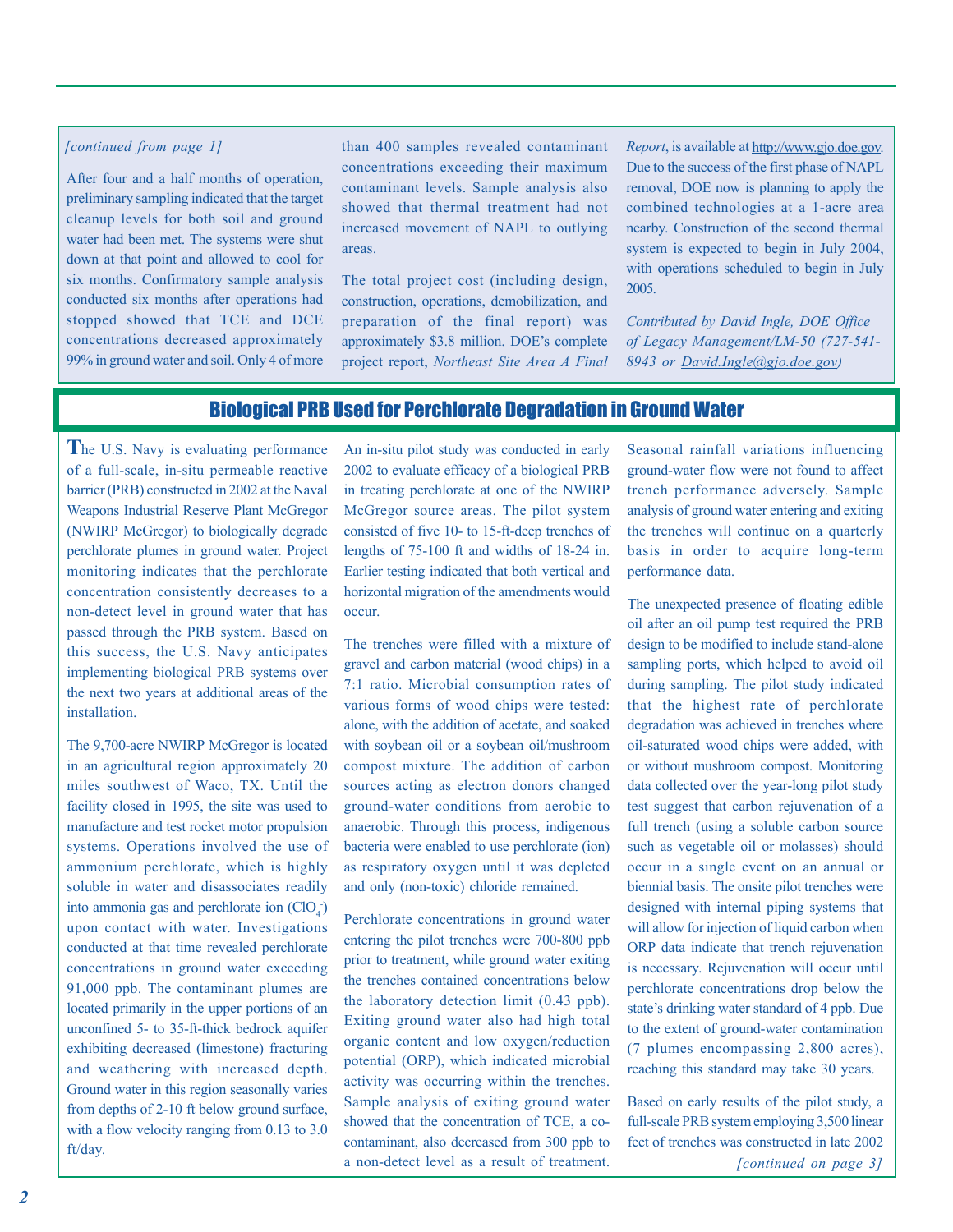#### *[continued from page 2]*

to address a perchlorate plume migrating to seep to the surface under high groundwater conditions, segments of trenches were installed in a pattern alternating with nontrenched segments along the plume to select the length of each trench, which range from 100 to 750 ft long. Seven trench segments were installed on 1,000-ft centers in a gallery fashion (Figure 2), and each was backfilled with a mixture of gravel (70%), mushroom compost (20%), and soybean oiloffsite. To eliminate the potential for water pathway. Piezometric contours were used soaked woodchips (10%). Approximately 4,200 tons of material were used to backfill the trenches.

Ground water entering the trench located closest to the source area contains an average perchlorate concentration of 13,000 ppb. concentration decreases to a level below the detection limit. System monitoring over the first three months of PRB operation indicated that the treatment envelope of a single trench had traveled a distance of 400 ft downgradient, where it reduced the perchlorate concentration in a monitoring well by 99% from a pre-treatment concentration of 1,000 ppb. Upon exiting the trench, however, the



*Contributed by Mark Craig, U.S. Navy/ or craigm@efdsouth.navfac.navy .mil) and Alan Jacobs, EnSafe (901-372-7962 or ajacobs@ensafe.com) NAVFAC South Division (843-820-5517* 



### Integrated Methods for Characterizing a Fractured-Rock Aquifer

~2 Miles

trenches

**I**n 1990, the U.S. Geological Survey (USGS) began developing and testing field techniques and interpretive methods to characterize ground-water flow and chemical migration in the fractured-rock aquifer of the Mirror Lake watershed in central New Hampshire. Investigation results showed that data from multiple hydrogeologic disciplines were required to identify fractures, their hydraulic significance, and approach using data from geologic and fracture mapping, surface and borehole geophysics, ground water modeling, hydraulic testing, and geochemical and isotopic methods is needed to develop a defensible site conceptual ground water their hydraulic connectivity. An integrated model for a fractured-rock aquifer.

In 1998, the University of Connecticut assembled a multidisciplinary team including USGS researchers to use this approach in characterizing the nature and and surface water in the area of a landfill and former chemical-waste disposal pits in Storrs, had indicated the presence of volatile organic characterize the fractured-rock aquifer and help assess remediation alternatives, the team developed a conceptual model using integrated multidisciplinary data. extent of contamination in soil, ground water, CT. Sampling of domestic wells in the mid-1980s compounds in area ground water. To

- $\blacktriangleright$  Resistivity soundings were used to define the orientation of geologic features. Results indicated a dominant bedrock fracture strike direction consistent with local geologic aerial photography helped to interpret the orientation of waste disposal cells in the landfill. maps. Additional soundings verified by
- 4 Two-dimensional (2-D) resistivity profiles indicated a landfill thickness of 10-15 meters.
- ▶ Conductivity profiles combined with 2-D resistivity surveys detected conductive anomalies interpreted to be leachate plumes near two surface-water discharge areas: (1)
- a shallow plume dissipating about 45 meters north of the landfill, and (2) a deeper plume existing in overburden and shallow bedrock along an intermittent drainage area southwest of the landfill.
- 4 Eleven bedrock boreholes were installed at 35- to 90-meter depths to further characterize anomalies detected with surfacegeophysical methods and to obtain hydrauture characteristics. lic data, ground-water samples, and frac-
- 4 Heat-pulse flowmeter logging collected under ambient and pumped conditions identified several transmissive fractures and ambient vertical flow between some of the fractures. These results indicate a hydraulic potential for cross contamination within boreholes open to multiple fractures.
- 4 A multifunctional bedrock aquifer trans portable testing tool (BAT<sup>3</sup>) (Figure 3), recently developed by the USGS, was used temporarily to isolate sections of the borehole to collect discrete-interval groundwater samples, identify hydraulic head as

*[continued on page 4]*